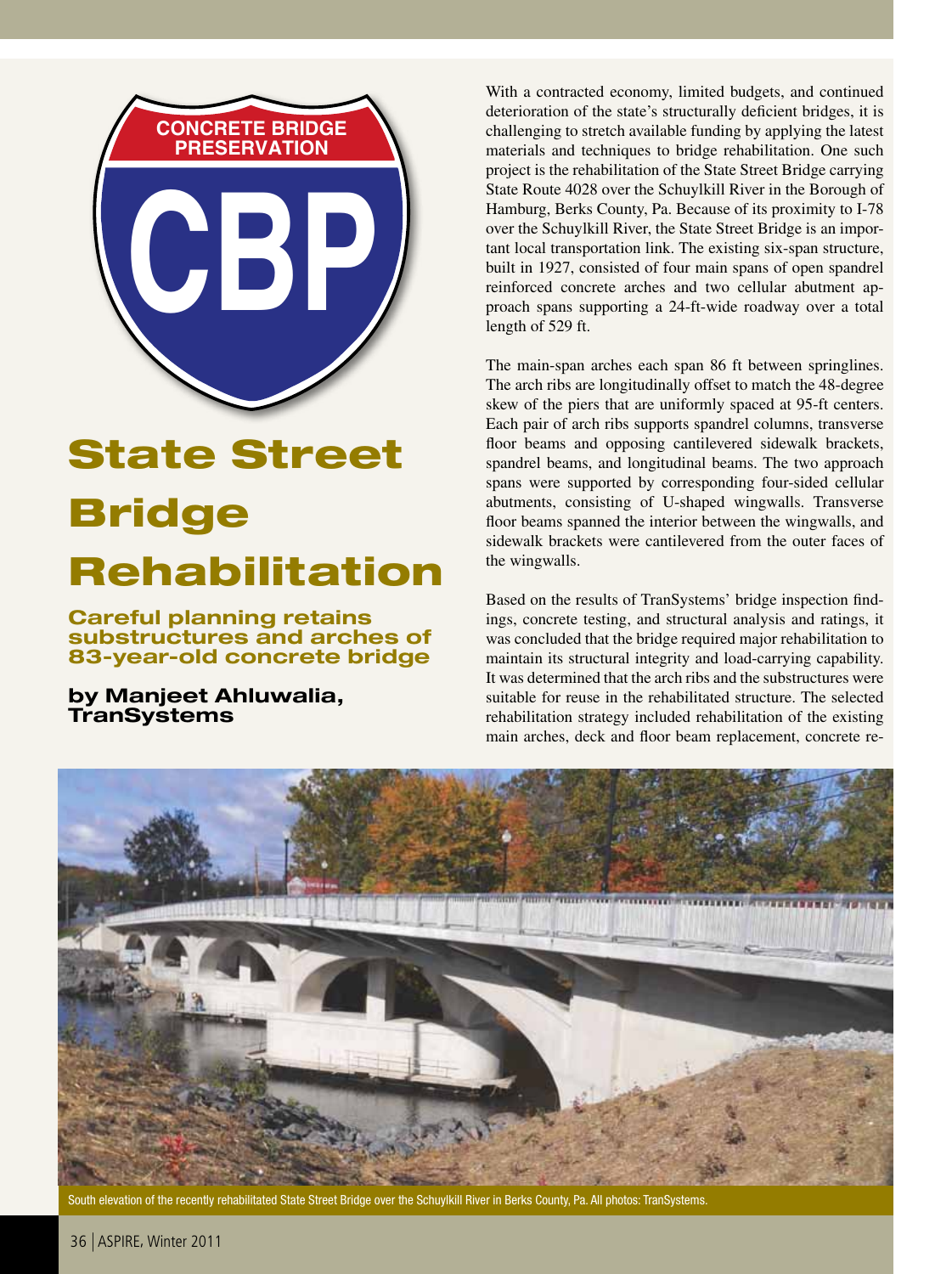

View of the underside of the rehabilitated bridge showing the original arches and the new cast-in-place concrete floor beams and deck.



These were the components of the existing structure that were left in place after removal of the deck and floor beams.

pairs to match the existing architectural features of the bridge, and the partial removal and filling of the cellular abutments to support a standard pavement section. Shotcrete and formed concrete repairs were used for the work. Specified concrete compressive strength for the new deck and floor beams was 4000 psi. The general contractor was Allan A. Myers LP. TranSystems, a subconsultant to Whitney, Bailey, Cox and Magnani LLC, was responsible for the bridge repair design.

Because, the State Street Bridge is a contributing element to the Hamburg Historic District, rehabilitation alternatives needed to minimize impact to the historic fabric of the bridge. The project was completed and the bridge opened to traffic on October 29, 2010.

*Manjeet Ahluwalia is senior bridge engineer with TranSystems, Langhorne, Pa.*

# Methods of Corrosion Prevention and Control in Concrete Bridges

#### by Matthew Pritzl, Michael Baker Jr. Inc., Habib Tabatabai and Al Ghorbanpoor, University of Wisconsin-Milwaukee

This article summarizes a research study sponsored by the Wisconsin Highway Research Program and conducted at the University of Wisconsin-Milwaukee. The research involved accelerated testing and evaluation of new or promising techniques designed to prevent or control chloride-induced corrosion damage in reinforced concrete bridges.

## Laboratory Testing

Thirty reinforced concrete laboratory specimens were subjected to 6 months of accelerated corrosion testing that consisted of wet/dry cycles of exposure to saltwater. The specimens also had the application of a constant electrical potential between their top and bottom mats of uncoated reinforcement. The conditions are used typically to significantly accelerate the corrosion process in reinforced concrete.

The following systems were evaluated:

- • tri-silane sealer (alkylalkoxysilane)
- acrylic coating
- epoxy/polyurethane coating
- surface applied galvanic thermal sprayed zinc (with and without epoxy/polyurethane coating)
- embedded galvanic anodes (with or without acrylic coating)
- epoxy repair patch mortar

Sixteen of the specimens received a protective treatment prior to exposure to accelerated corrosion. The remaining 14 specimens were cast with mixed-in chlorides and subjected to patch repair treatments after 3 months of accelerated corrosion. After repairs, the group of 14 specimens was subjected to an additional 3 months of testing. Each treatment was applied to two specimens.

The specimens were evaluated with respect to corrosion currents, chloride ingress, half-cell potential readings, extent of cracking, rust staining, and condition of the reinforcing steel after the conclusion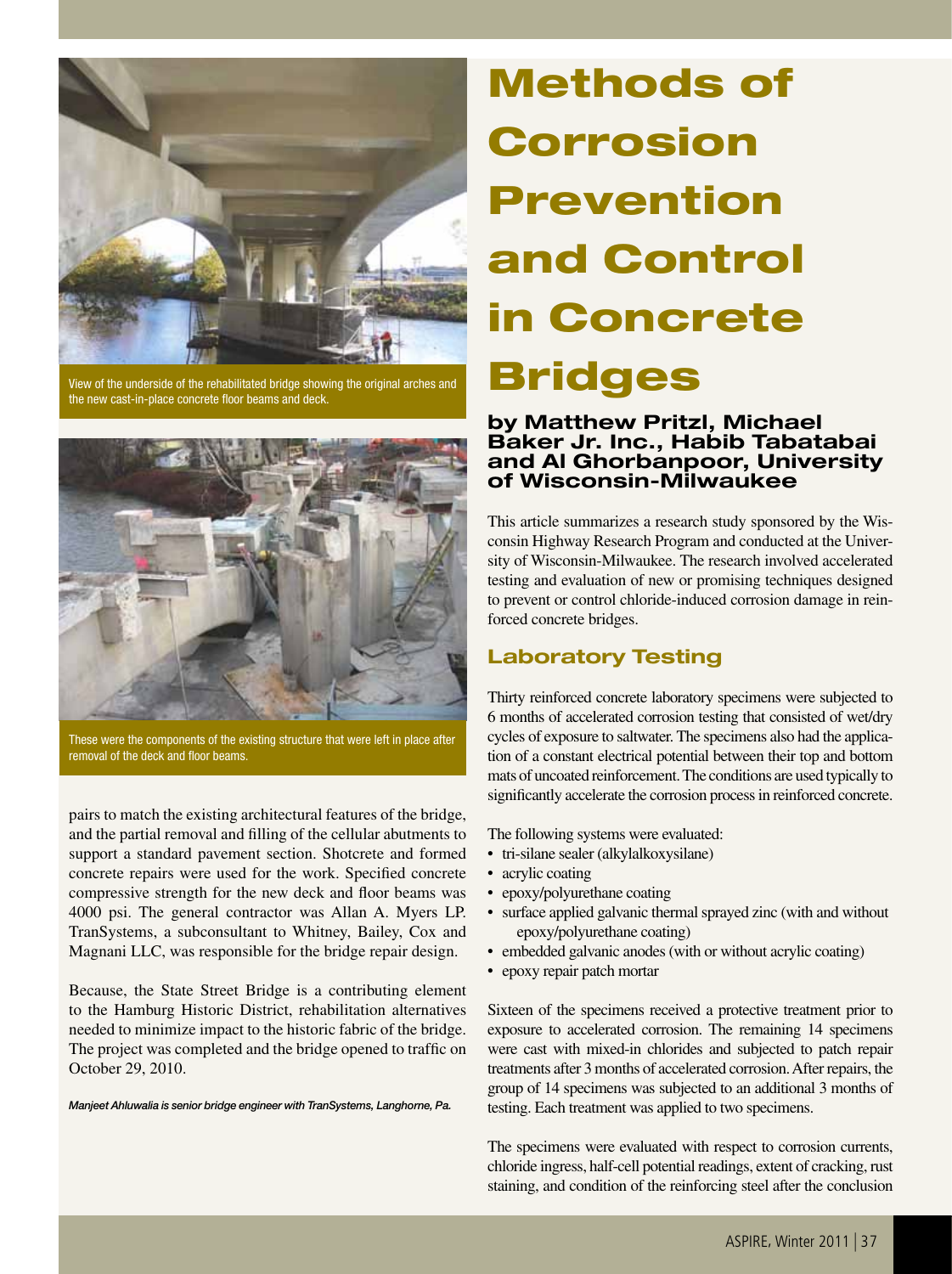

Thirty laboratory test specimens were subjected to 6 months of accelerated corrosion testing. Photo: University of Wisconsin-Milwaukee.

of testing. The different treatment processes resulted in widely varying performance.

## Field Testing

In addition, the effectiveness of some admixtures and sealers was evaluated on nine different bridge decks across Wisconsin through an extensive analysis of chloride ingress. Two of the bridge decks were cast with corrosion inhibiting admixtures, four of the bridge decks were treated with surface applied tri-silane sealers at various times during their service lives, and three of the bridge decks were untreated.

## **Results**

In the laboratory, it was found that the surface applied tri-silane sealer, as well as conjoint use of galvanic thermal sprayed zinc and epoxy/polyurethane coatings, were much more effective in preventing the onset of corrosion than the galvanic anode cathodic protection systems alone or the control.

When used in a patch repair application, the galvanic thermal sprayed zinc, as well as conjoint use of galvanic thermal sprayed zinc and epoxy/polyurethane coatings, were shown to be the most effective in controlling corrosion. In general, corrosion prevention measures taken before chloride contamination were far more effective than the same steps taken after contamination of the concrete.

In the field, it was determined that the application of penetrating sealers at the time of construction, without any reapplication in later years, was not an effective means of reducing chloride ingress. In contrast, periodic reapplication of sealers proved to be an effective means of reducing chloride ingress, even when the initial application was not made at the time of construction. The use of corrosion inhibiting admixtures had varied results based on the type of admixture used.

A complete research report on this study is available online at: http:// www.whrp.org/research-areas/structures/downloads/06-06%20 Final%20Report.pdf.

## **Preserving** Lincoln's **Heritage**

#### Concerns for safety, speed, quality, and money are met in repairs to longest Illinois bridge

The 7122-ft-long Abraham Lincoln Memorial Bridge in La-Salle, Ill., the longest bridge in the state, is supported by 43 pairs of piers. The bridge spans 70 ft above the Illinois River, crossing numerous roads, lakes, wetlands, and railroads. Repairing the piers in areas with limited access required an approach that would maximize safety and quality, while minimizing repair time and costs. To accomplish these goals, shotcrete was applied using platforms hung from above.

The piers range in height from 50 ft to 100 ft and are 6 ft thick at the base and 4 ft thick at the caps. The caps are 4 ft wide and 41 ft long. Bridge spans are between 135 ft and 165 ft. Access on the bridge was limited to a 10-ft-wide area adjacent to live traffic. Ground access was restricted to only a handful of piers, as most were surrounded by the Illinois River, sensitive wetlands, lakes, and the historic Illinois-Michigan canal.

Repairs were completed in two phases, with work on the southbound structure being followed by work on the northbound one. For land-based piers, 70-ft-tall boom-lifts were placed over the bridge's side with cranes. A detailed safety program was created to allow raising and lowering of platforms that were placed just below the deck. They were used at all finger-joint piers over the inaccessible areas. The concrete in the piers was removed past the first mat of reinforcing steel during which saw-cutting the edges and sandblasting with abrasive grit was performed, taking care to blast the saw-cut edges that were polished by the saw. The existing reinforcing bars were supplemented as necessary.

## Shotcrete Solution

The shotcrete work was staged from the bridge deck, including delivering prebagged materials. Water was hauled to the site in 250-gal. totes, and the material was monitored to ensure its temperature remained between 70 °F and 78 °F. The shotcrete had a 0.42 water-cement ratio and contained 10% by weight of 3/8-in. river rock.

The project was designed by the Illinois Department of Transportation in Springfield, Ill., with Civil Constructors Inc. in Freeport, Ill., serving as general contractor. American Concrete Restorations Inc. in Lemont, Ill., performed the shotcrete services.

\_\_\_\_\_\_\_\_\_

*Matthew Pritzl is construction engineer at Michael Baker Jr. Inc. in Madison, Wis.; Habib Tabatabai is associate professor; and Al Ghorbanpoor is professor, both in the Department of Civil Engineering & Mechanics at the University of Wisconsin-Milwaukee, Milwaukee, Wis.*